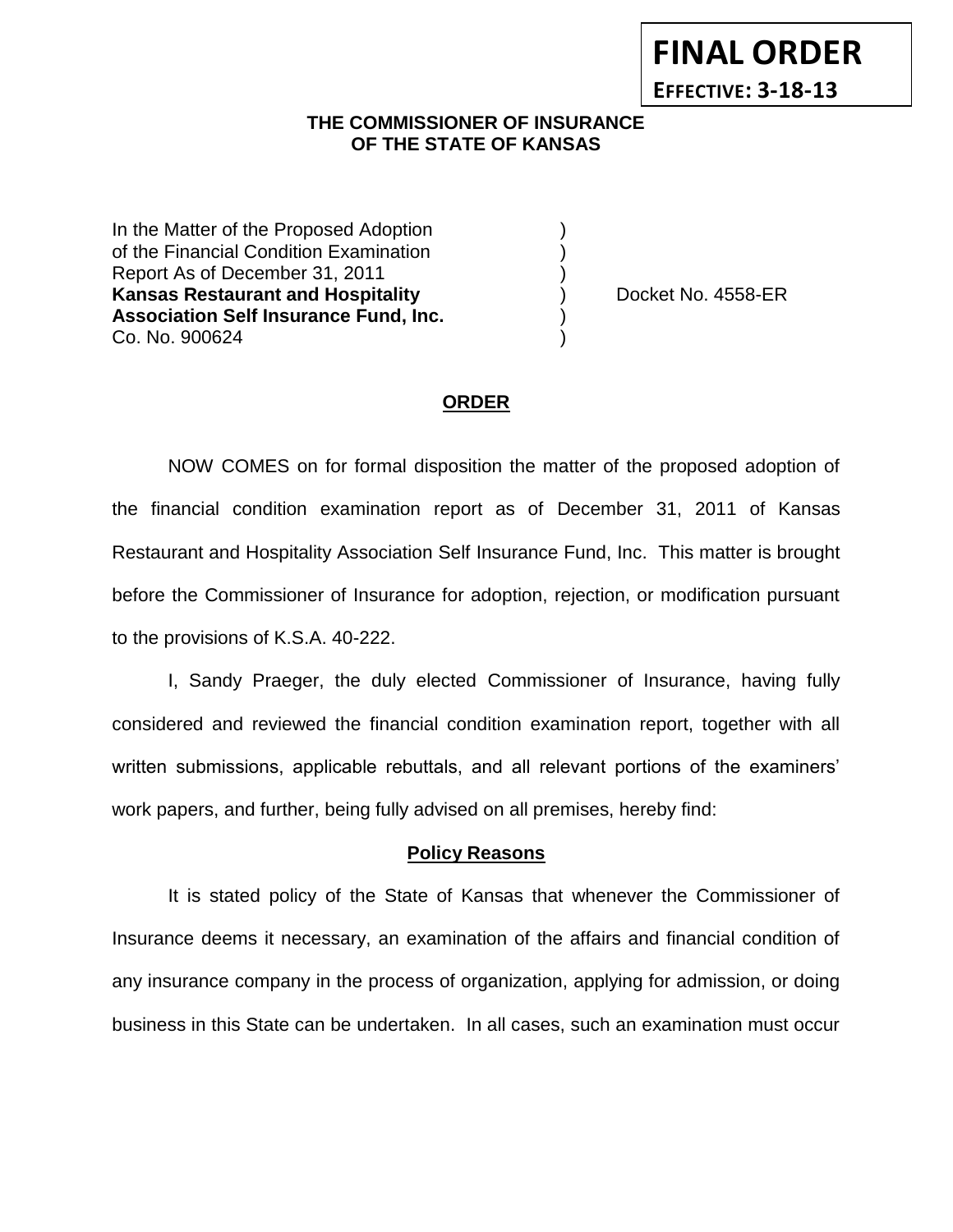once every five (5) years. Through the examination process, the insurance consuming public will be well served and protected.

#### **Findings of Fact**

1. The Commissioner of Insurance has jurisdiction over this matter pursuant to K.S.A. 40-222.

2. An examination of Kansas Restaurant and Hospitality Association Self Insurance Fund, Inc. was undertaken by the Kansas Insurance Department and was completed on February 8, 2013.

3. The examiner-in-charge tendered and filed with the Kansas Insurance Department a verified written report of the examination within thirty (30) days following completion of the examination, to wit, on February 8, 2013.

4. Following receipt of the verified report, the Kansas Insurance Department transmitted the report to Kansas Restaurant and Hospitality Association Self Insurance Fund, Inc. on February 8, 2013, with a duly executed notice advising the company of its opportunity to prepare and submit to the Kansas Insurance Department a written submission or rebuttal with respect to any and all matters contained in the report. Kansas Restaurant and Hospitality Association Self Insurance Fund, Inc. was further advised that any written submission or rebuttal needed to be filed with the Kansas Insurance Department no later than thirty (30) days after receipt of the verified report.

5. Kansas Restaurant and Hospitality Association Self Insurance Fund, Inc. filed a written acceptance of the verified report on February 22, 2013.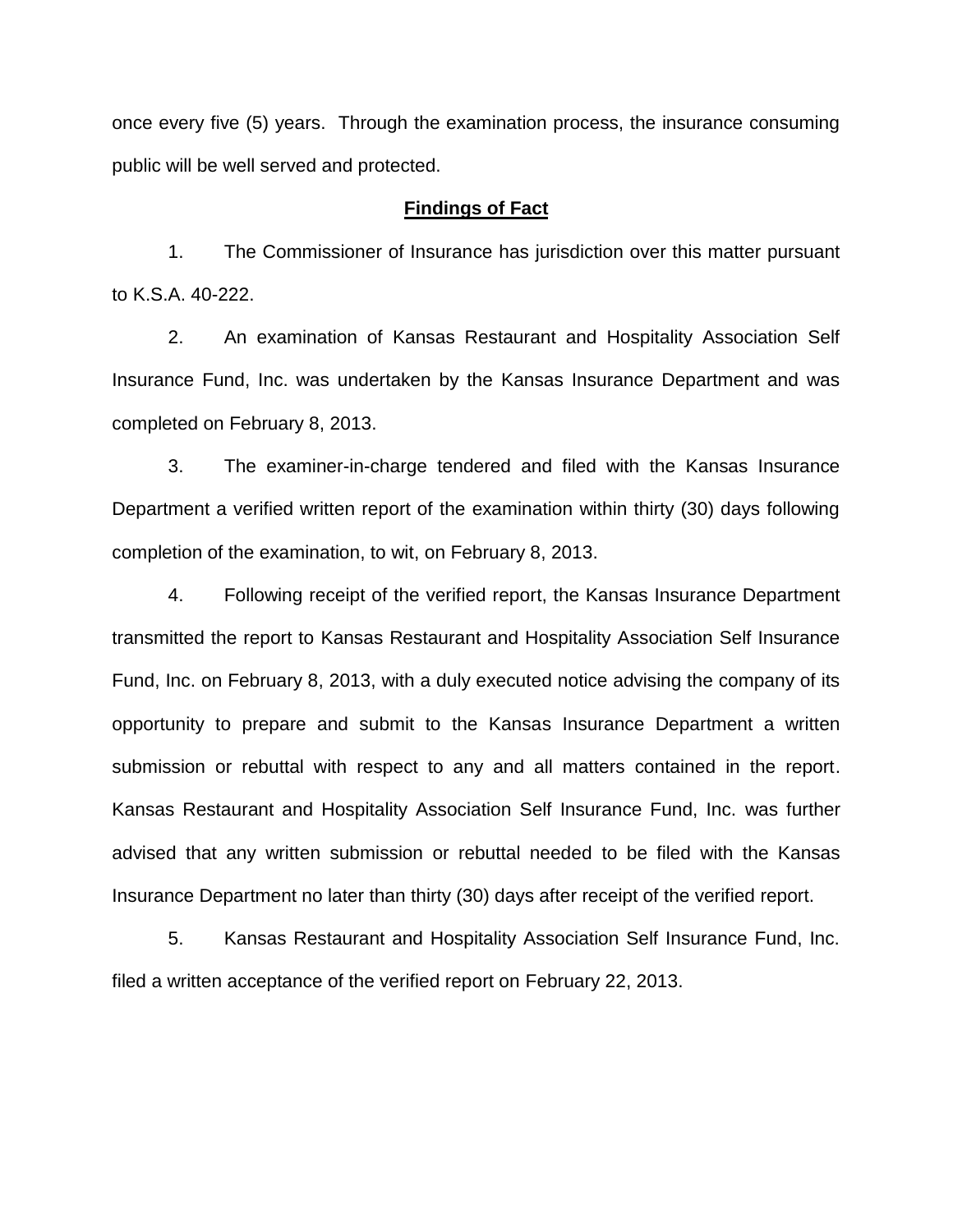6. Based upon the written submission tendered, Kansas Restaurant and Hospitality Association Self Insurance Fund, Inc. took no exceptions to matters contained in the verified report.

7. Within thirty (30) days of the end of the time period allowed for written submission or rebuttal, the Commissioner of Insurance fully reviewed the report, together with all written submissions and rebuttals provided by Kansas Restaurant and Hospitality Association Self Insurance Fund, Inc. The Commissioner of Insurance further reviewed all relevant workpapers.

8. No other written submissions or rebuttals were submitted by Kansas Restaurant and Hospitality Association Self Insurance Fund, Inc.

## **Conclusion of Law**

9. K.S.A. 40-222(k)(2) provides:

"Within 30 days of the end of the period allowed for the receipt of written submissions or rebuttals, the commissioner shall fully consider and review the report, together with any written submissions or rebuttals and any relevant portions of the examiners workpapers and enter an order:

- (A) Adopting the examination report as filed or with modification or corrections. If the examination report reveals that the company is operating in violation of any law, regulation or prior order of the commissioner, the commissioner may order the company to take any action the commissioner considers necessary and appropriate to cure such violations; or
- (B) rejecting the examination report with directions to the examiners to reopen the examination for purposes of obtaining additional data, documentation or information, and refiling pursuant to subsection (k); or
- (C)call and conduct a fact-finding hearing in accordance with K.S.A. 40- 281 and amendments thereto for purposes of obtaining additional documentation, data, information and testimony."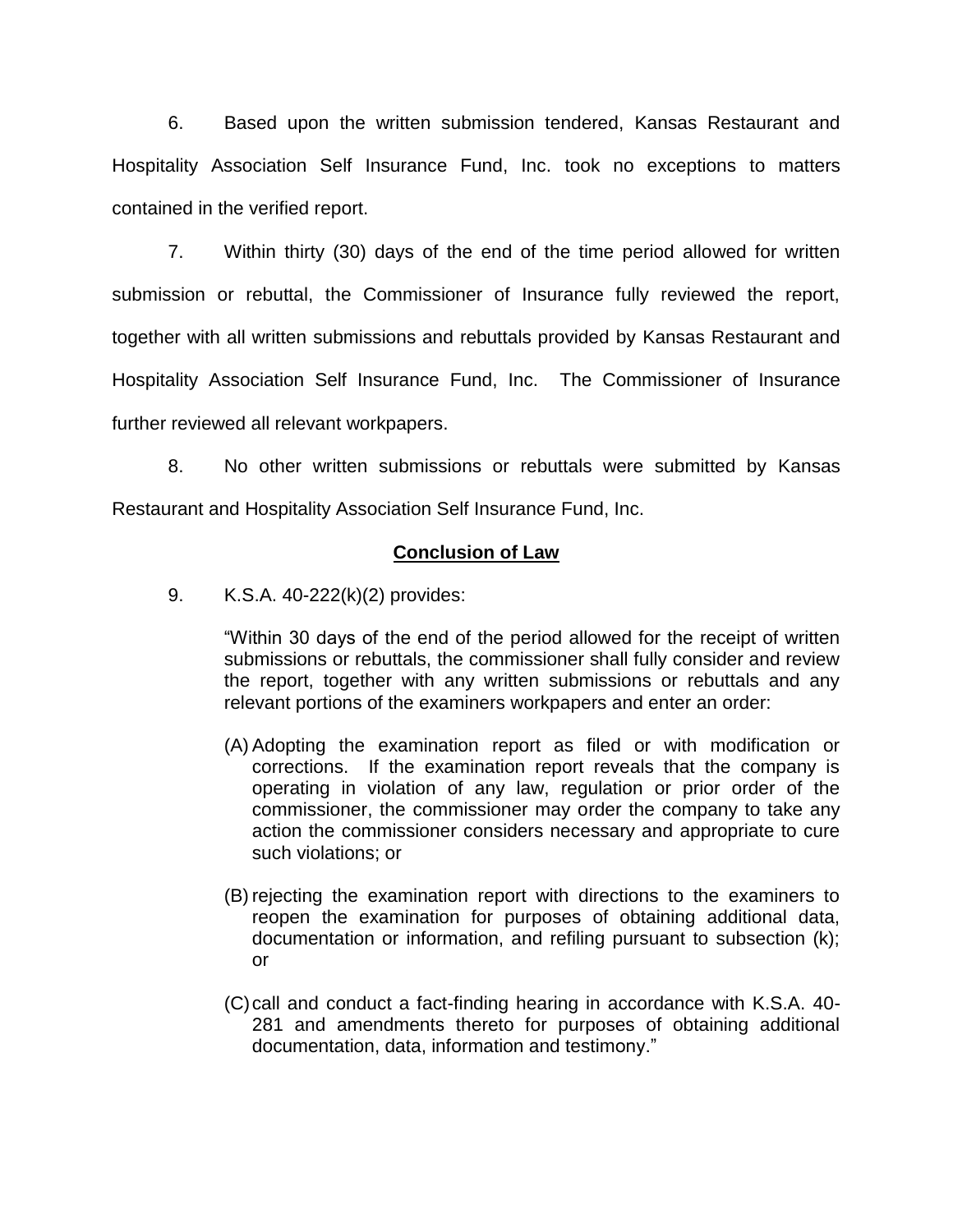10. Based upon the Findings of Fact enumerated in paragraphs #1 through #8 above, the financial condition examination report as of December 31, 2011 of Kansas Restaurant and Hospitality Association Self Insurance Fund, Inc. should be adopted.

# **IT IS THEREFORE, BY THE COMMISSIONER OF INSURANCE, ORDERED THAT:**

1. The financial condition examination report as of December 31, 2011 of Kansas Restaurant and Hospitality Association Self Insurance Fund, Inc. hereby is adopted.

2. The Commissioner of Insurance retains jurisdiction over this matter to issue any and all further Orders deemed appropriate or to take such further action necessary to dispose of this matter.

**IT IS SO ORDERED THIS \_\_27th\_\_ DAY OF FEBRUARY, 2013 IN THE CITY OF TOPEKA, COUNTY OF SHAWNEE, STATE OF KANSAS.**



\_/s/ Sandy Praeger\_\_\_\_\_\_\_\_\_\_\_\_\_\_\_\_

Sandy Praeger

Commissioner of Insurance

By:

/s/ John Wine

John Wine

General Counsel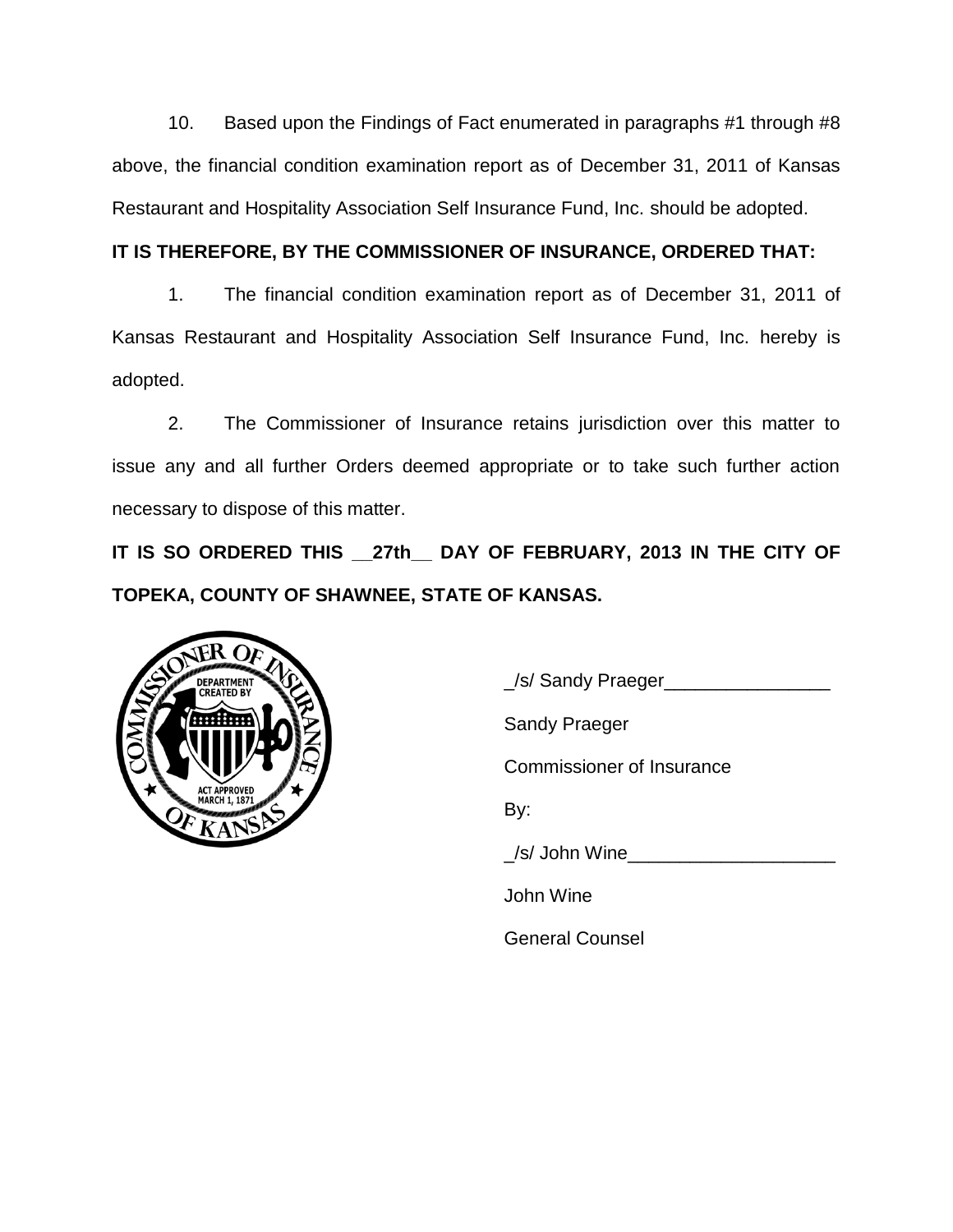# **NOTICE OF RIGHTS TO HEARING AND REVIEW**

**Within fifteen (15) days of the date of service of this Order,** Kansas Restaurant and Hospitality Association Self Insurance Fund, Inc. may submit a written request for a hearing pursuant to K.S.A. 77-537 and K.S.A. 77-542. Any request for a hearing should be addressed to the following:

John Wine, General Counsel Kansas Insurance Department 420 S.W. 9<sup>th</sup> Street Topeka, Kansas 66612

If a hearing is requested, the Kansas Insurance Department will serve notice of the time and place of the hearing and information on procedures, right of representation, and other rights of parties relating to the conduct of the hearing.

**If a hearing is not requested in the time and manner stated above, this Order shall become effective as a Final Order, without further notice, upon the expiration of time for requesting a hearing.** In the event Kansas Restaurant and Hospitality Association Self Insurance Fund, Inc. files a Petition for Judicial Review, pursuant to K.S.A. 77-613(e), the agency officer to be served on behalf of the Kansas Insurance Department is

John Wine, General Counsel Kansas Insurance Department 420 S.W.  $9<sup>th</sup>$  Street Topeka, Kansas 66612